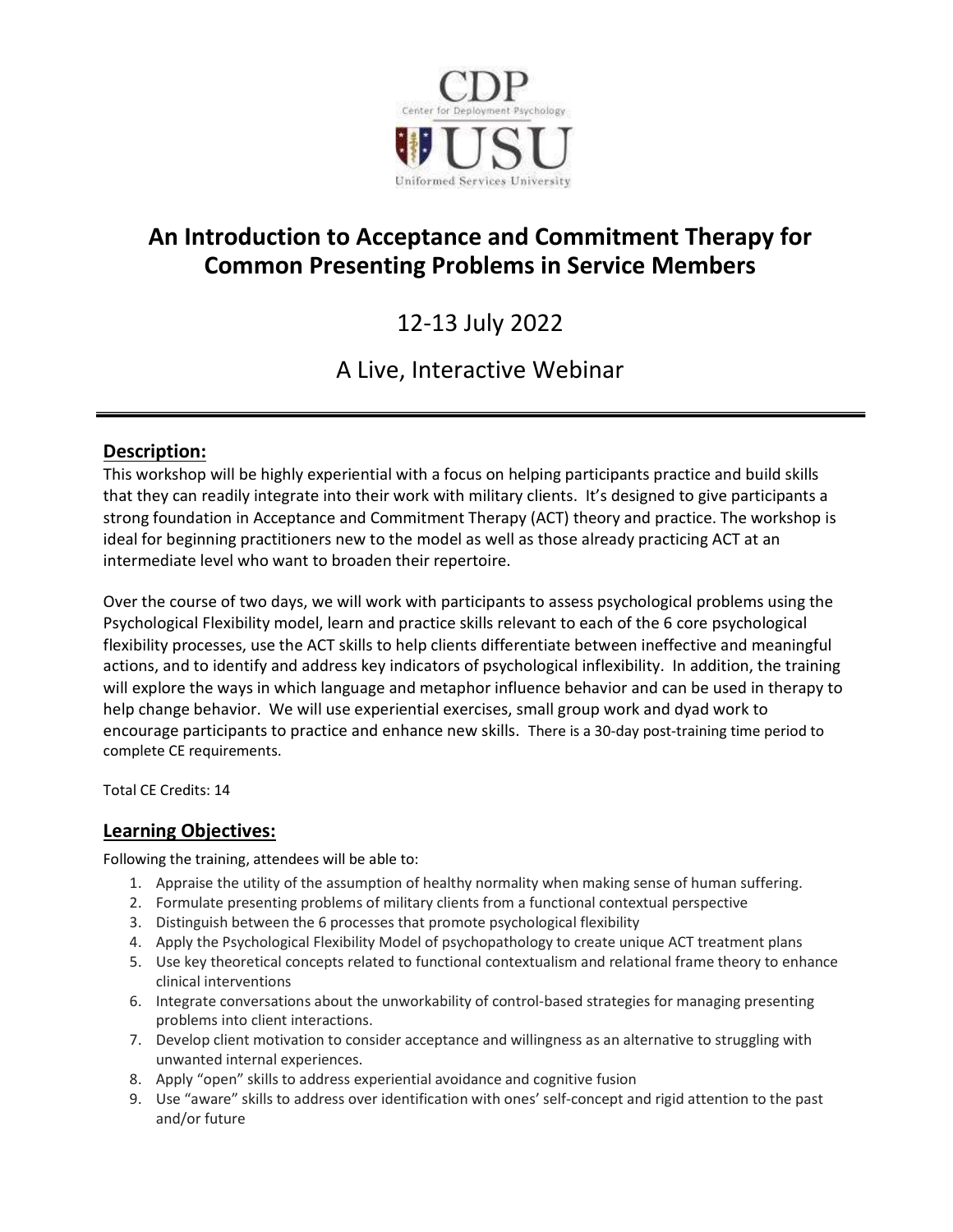

- 10. Demonstrate "engage" skills to address lack of meaning and purpose and ineffective behavior (e.g., procrastination, avoidant persistence)
- 11. Evaluate options for continued education and training in the ACT model of treatment.

Target Audience: For behavioral health providers who treat military personnel, veterans, and their families. Specifically, this workshop is for Active Duty, GS-DoD, and contractor-DoD behavioral health providers who provide conventional psychotherapy to Service members at a military facility (working directly for the military and having a .mil email address, or one pending). Nurses and nurse practitioners are also welcome as long as they meet these requirements.

## **Instructional Content Level: Intermediate**

### Agenda:

#### Day One

| Introductions, Opening Exercise                                                  | $10:00$ am - 10:30am               |
|----------------------------------------------------------------------------------|------------------------------------|
| Idiographic Assessment using the Matrix                                          | $10:30$ am - 12:00pm               |
| <b>Break</b>                                                                     | $12:00$ pm - $12:15$ pm            |
| Foundations: ACT in Historical Context, Functional Contextualism, Core Yearnings | $12:15 \text{pm} - 2:00 \text{pm}$ |
| Lunch                                                                            | $2:00 \text{pm} - 3:00 \text{pm}$  |
| Foundations: Relational Frame Theory, Psychological Inflexibility Processes      | $3:00$ pm $-4:30$ pm               |
| <b>Break</b>                                                                     | $4:30 \text{pm} - 4:45 \text{pm}$  |
| Pretreatment Assessment, Informed Consent, and Preparing Clients for ACT         | $4:45$ pm $-6:30$ pm               |

#### Day Two

| <b>Opening Exercise</b>                                                                                                               | $10:00$ am - 10:15am                |
|---------------------------------------------------------------------------------------------------------------------------------------|-------------------------------------|
| Open Skills: Cognitive Defusion and Acceptance                                                                                        | $10:15am - 12:00pm$                 |
| <b>Break</b>                                                                                                                          | $12:00 \text{pm} - 11:15 \text{pm}$ |
| Aware Skills: Flexible Attention to Present Moment and Perspective Taking                                                             | $12:15 \text{pm} - 2:00 \text{pm}$  |
| Lunch                                                                                                                                 | $2:00 \text{pm} - 3:00 \text{pm}$   |
| Engage Skills: Values Clarification and Committed Action                                                                              | $3:00$ pm $-4:30$ pm                |
| <b>Break</b>                                                                                                                          | $4:30$ pm $-4:45$ pm                |
| ACTplications to Military Clients: Case conceptualization, Research related to ACT and<br>military clients, peer-to-peer consultation | $4:45$ pm $-6:30$ pm                |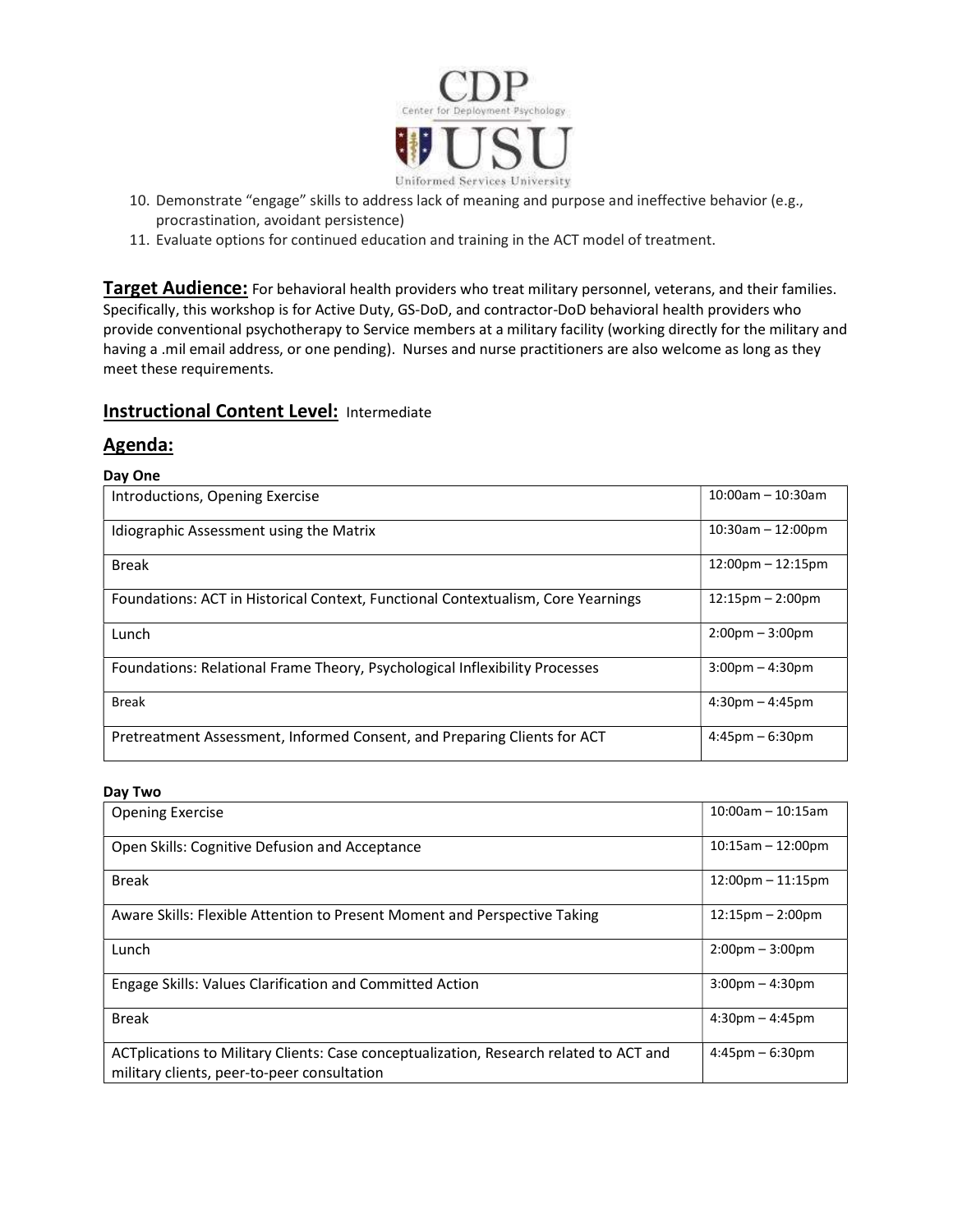

## Continuing Education:

Course Completion Requirements: Participants are required to attend the entire training. Partial credits cannot be issued. Attendance is taken through the use of electronic logs, and a post-training evaluation form must be completed in order to receive social work CE credits. For psychology CE credits, completion of the evaluation is strongly encouraged. If you do not wish to complete the evaluation but desire to receive psychology CEs please contact the POC after the training event.

There is a 30-day time limit post-training to complete all CE requirements. CE Credit Certificates will be emailed to all completers of the training within 30 days after all course requirements have been completed.

## American Psychological Association Sponsor Approval:

The Center for Deployment Psychology is approved by the American Psychological Association to sponsor continuing education for psychologists. The Center for Deployment Psychology maintains responsibility for this program and its content.

## Association of Social Work Boards Approved Continuing Education Provider Approval:

The Center for Deployment Psychology, #1761, is approved to offer social work continuing education by the Association of Social Work Boards (ASWB) Approved Continuing Education (ACE) program. Organizations, not individual courses, are approved as ACE providers. State and provincial regulatory boards have the final authority to determine whether an individual course may be accepted for continuing education credit. The Center for Deployment Psychology maintains responsibility for this course. ACE provider approval period: May 19, 2022 – May 19, 2025. Social workers completing this course receive 14 Live, Interactive Webinar continuing education credits.

Inquiries regarding CE credits may be directed via email to Ms. Katie Medina at katie.medina.ctr@usuhs.edu.

## Participate:

Online Platform: Zoom

Date: 12-13 July 2022

Time: 10:00 am – 6:30 pm Eastern

Registration Information: https://actviazoomjul2022genmil.eventbrite.com

Registration Deadline: 21 June 2022, or when registration has filled

Cancellations/Questions: Please contact katie.medina.ctr@usuhs.edu if you have any questions or need to cancel your registration.

## Registration Cost/Refunds: Free.

Required Materials: None.

Instructional Format: This live webinar is fully interactive. Attendees may ask and answer questions